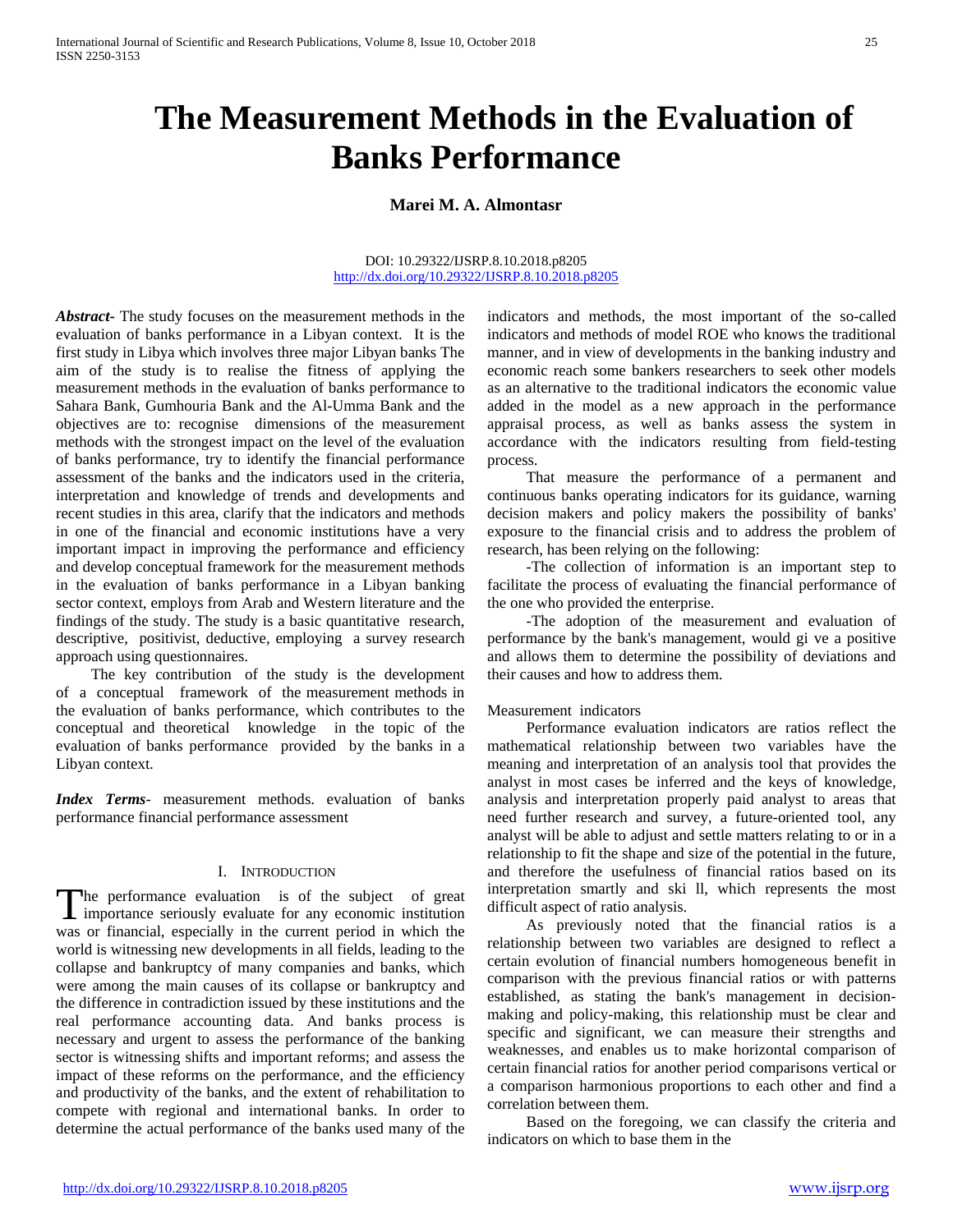evaluation of the efficiency of the banking performance into two groups:

## The first group:

 And it includes criteria and indicators that are based on how the achievement and the method used in the implementation of the directives administration, which more than to get to the best banking services and that from it can achieve the objecti ves underlined, in other words, that these standards relate to workers and how to deal with customers and try to satisfy them and include the following:

• good reception and the way of dealing with customers.

• speed of service provided to customers.

• the extent to which bank customers to deal with him.

• stability of the employees in the bank and their association with him.

• conviction Career Center workers who occupy and responsibilities assigned to them.

 These interrelated indicators and overlapping can not be separated, as when there is a conviction among working career his position and he felt relieved because he holds his rights, it creates has the desire to work, and adhere to the institution in which it operates, which lead to stability in it.

 Generate the desire to work for the empl oyees in the bank means to provide the necessary efforts to satisfy customers, and that is evident in the good reception of customers, and the completion of tasks and services as soon as possi ble, which the customer pays to stick to the bank that deals with him and be faithful to him.

 These indicators have a role and a direct impact on the second set standards, which we call the digital standards of the results achieved from exercising banking functions and which seeks to achieve the objectives of the bank.

## The second group:

 Digital criteria for the results of the exercise of banking functions, that these criteria and indicators show us digitally what has been achieved as a result of the exercise of workers to their jobs in the framework of which the objectives are and include the following:

## Making profit and profitability indicators

Considering that profitability is the goal pursued by the bank, so there is a set of standards that can be bui lt upon in the assessment of that, and we mention the most important below:

- I) the rate of return to private capital.
- 2) the rate of return to funds available for hiring.
- 3) the rate of return to total assets.
- 4) the ratio of d ividends to owners

5) the ratio of net assets available for benefits for employment.

## **Model economic value added (EVA) (economic value added)**

 As a result of developments in the banking industry, has become a model ROE fact the financial position of banks does not appear accurately and on this basis I had to make financial search for a new measure of the decision-making methods and performance evaluation, such as the use economic value added model.

#### **1. Definition of economic value added**

 Economic value added is a measure of the remarkable performance, measure if net income exceeds the established cost of capital.

## **1 - economic value added benefits**

 (A) have a stronger link with the composition of the market value of any measure of profitability- and that as economic value added more accurate measure of profitability measure.

 (B) it can be used as the basis for all decision-making processes, and the development of financial strategies to accurate the results obtained using the basis of economic value added scale and thanks to which the Department can make sound financial decisions and to develop appropriate strategies. (C) considered effective as a program of incentives: results from the use of economic value added programs motivate employees and which is characterized by justice and relying on productivity through the use of performance information as a basis for wage where managers can motivate be able to compete.

# 2 - aspects **of economic value added difference from the indicators ROE**

 economic value added is different from the traditional standards in that they move away from the accounting imbalances when Gains: allow the accounting principles generally accepted set of accounting rules accepted each accounting problem, allow any management falsifying statements Finance resulting in redistribution of wealth and risk distribution, and thus distortion of the Bank's performance using those policies that affect on its financial position, and therefore the extracted ratios of the financial statements.

## 3- **equation of economic value added (EVA) (economic value added)**

 This is among the most modern doorways which raised financial concerns and specialists and gave the comprehensive nature of the concept of value creation in his philosophical and practical also, entrances EVA and MYA Despite the presence of a huge number Assessment of the proposed indicators, which is characterized by frequent criticism in the application and above this, and it is not the most dynamic, all entrances or indicators proposed by the speciali zed consulting offices agree to adopt the concepts of:

- \* Economic result.
- \* The cost of capital.

 However, the differences among these approaches are limited in most cases the treatment method and the extent of interdependence:

\* Financial architecture and established economic environment.

\*The overall market (active, competition, risks, the laws that govern it, .....).

\*Accounting methods (which change with the change of activity established).

 It is worth mentioning in general reminder to the concept of value, which is given to the relationship of the following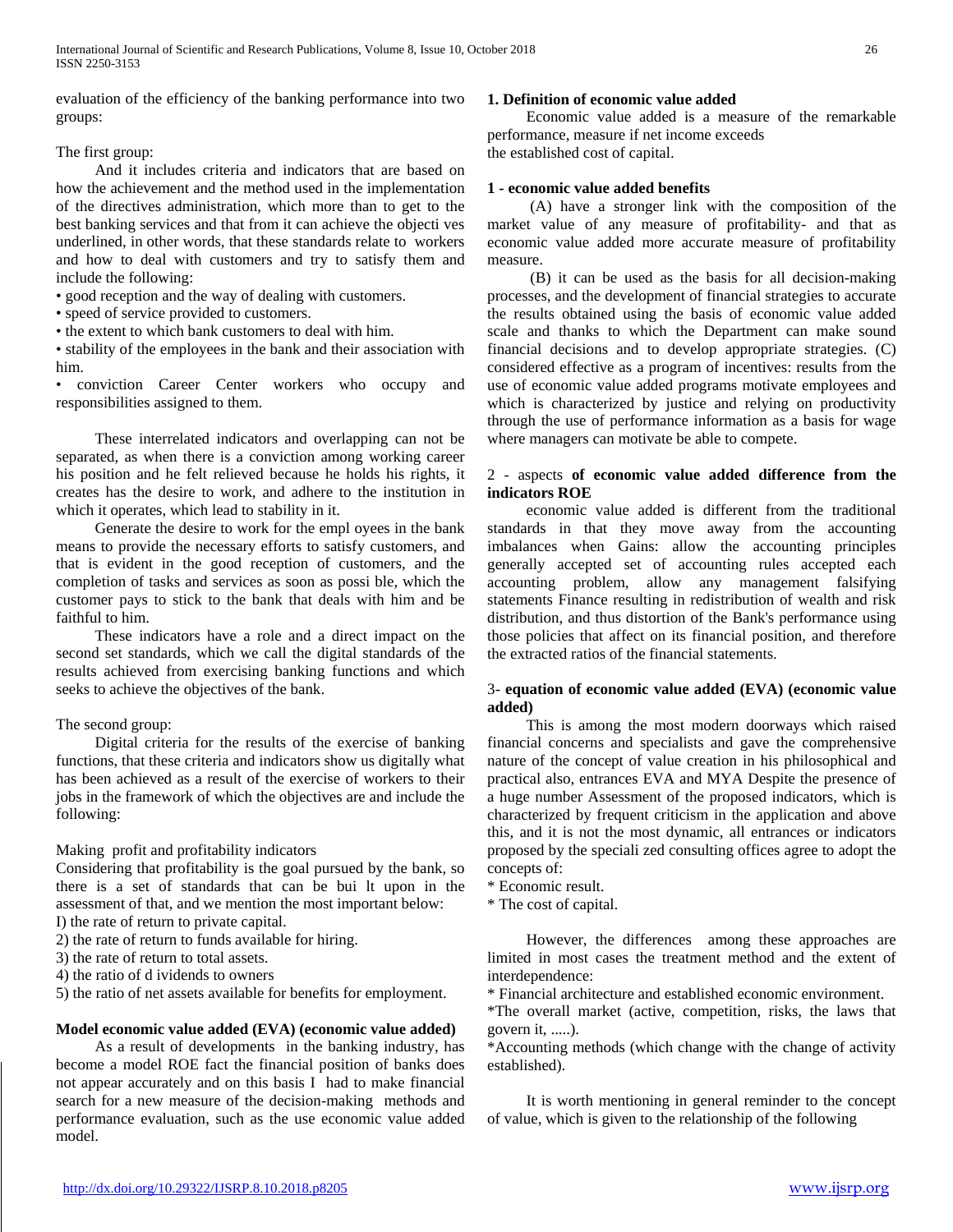Value= economic result- the cost off unds and in our conversation about the cost of funds, is meant by the cost of all of the entity's resources, ie, the cost of money and the cost of debt or third party funds. Taking into account the correlation rate of acquisition debt in the market and is the interest rate, and the money they take reference rate of regular distributions and the ultimate aim is to increase the value of the stock and then additional value for shareholders. In other words, increase the economic result on the total cost and thus create value for the owners, and the economic value added represents the difference between the result of exploitation and the cost of funds and is given by the following:

 $EVA = (+exploitative result after tax (RE))$ - (Investment funds x weighted average cost of funds

(WACC. CE)).

EVA = economic value added, or cash flows (in the form of liquidity) after all possible transfers and rebates.

CE)) represents the capital and which consists of: private funds+ version as the value of

accumulated premiums + Support and semi-private funds+ net financial debt of the Treasury advances

RE)) as a result of exploitation and are the same economic result. WACC =weighted average cost of funds.

 Banks assess the system according to the CAMELS indicators resulting from field-testing process

 The importance of leading and early warning systems of their value as permanent and continuous tool for guiding and warning and warning to decision-makers and policy-financial indicators policies the possibility of exposure economy, financial crisis or currency crisis, and the introduced them prospects occur in early before the event to take the necessary policies, procedures and preventive or proof of the occurrence of crises.

## The emergence of standard CAMELS

 One of the first countries that used the criteria for early warning of the United States because of the banking collapses that suffered in 1933 and declared under bankruptcy more than 4000 almost a local bank, and that was one of the reasons for the establishment of guarantee bank deposits Foundation, where the entire banking system to the phenomenon of loss exposure and defends public confidence towards the banks to withdraw their deposits, and then a similar collapse in the science event in 1988 led to 221 bank failures.

 Began using the criteria for early warning in the United States since 1979, where the Federal Reserve Bank under the classification of banks and extending banks the results of the classification without dissemination to the public that the banking authorities were able to predict collapse banking before it occurs, tell the number to only 3 in 1998, reflected the results ofthe classification of American banks by Standard CAMELS a comparison for the periods mentioned good results for the performance of banks in the end of the first quarter of 1998 compared to the results in 1988, the results of the classification for the first quarter of 1998 showed that all local banks are located in category I and 2 and that more than 40% enjoying the classification No. 1.

 We have raised the results of the analysis conducted by the US Federal Reserve Bank many questions about the credibility ofthe standard in the safety of the financial conditions of banks measure, and economic analysts find this bank that the results shown by the use of this standard in the detection of anomalies banks and the extent of determining the banking safety were better than the results wh ich used traditional statistical analysis, which was followed by the use of the standard, as studies have also demonstrated the ability of the standard to determine the degree of risk the bank before undetected across the market and the price mechanism and several months later and it has demanded a lot of researchers and analysts need to disseminate these results to the public in order to know the facts and thus improve their abi lity in the evaluation and selection to deal with that pose less risk banks and the best performance, and saw these researchers need to include the results of the analysis of standard CAMELS within the annual financial statements disclosed the bank to the public and thus achieve a high level of transparency as helping to impose market discipline is one of the fundamental pillars upon which the decisions of the Commission Basel II banking su pervision.

 But there is disagreement about the possibility of publishing the results ofthe analysis of standard CAMELS to the public between the pro and exhibitions, there are those who see it in a very secret so only limited to the regulatory authorities even published does not affect the public in banks, trust and banking system as a whole, while others see the need for dissemination of the ownership of the facts to the public and then take a decision on the matter as long as aware of that publication does not affect the safety of the banking system and lead to failure and collapse as a whole.

 Second: the evolution of the standard CAMELS and working mechanisms of this standard has passed through several stages before it becomes in this way

#### A. Standard CAEL:

I -defined: The tool Banking Supervision office depends on the analysis and review of rents (profit annual) sent from the banks of the Central Bank and then work to assess and classify them based on the four elements of the six components of the standard CAMELS is the capital adequacy, the quality of the products, profitability, liquidity and Standard includes an element management and direction of the market risk sensitivity.

#### 2. Standard features CAEL:

 • is a tool for early warning and to identify weaknesses in the banks and the index for field

inspection across the way CAMEL and is therefore complementary to the standard CAMEL is no alternative to him.

 • rely upon the regulatory authorities to take the necessary decisions in the case of lapse of three- quarters or more from the date of CAMEL report the percentage of change is expected to occur in the financial position of the bank in question during that period.

 • You can work from a standardized assessment of banks combined on a specific date unli ke CAMEL standard, which depends on the evaluation on the date of the inspection, which makes it difficult to work a comprehensive assessment of the banks at a specified date.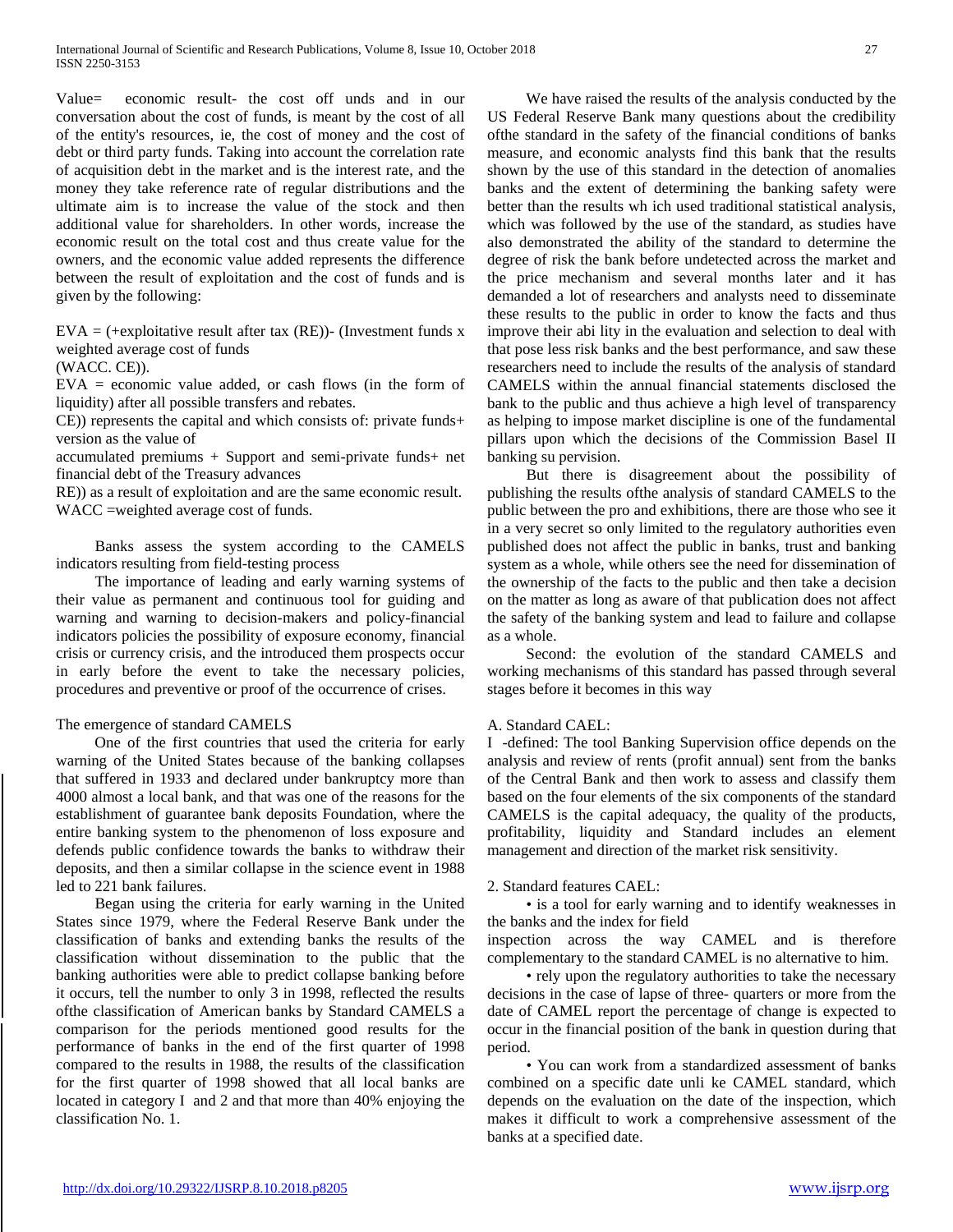Financial ratios according to the financial statements

A- The balance sheet ratios

 As the accountants know, the balance sheet consists of two sides, the funding structure and the uses. So, there are ratios belonging the funding structure, and other belonging the uses. In this case, the researcher will talk about these ratios, are as follows:

1- Consistency in the funding structure.

We will extract the ratio of each major group of funding sources to the total funding sources as follows:

- Rates of shareholders' equity in the funding structure
- $=$  (Shareholders' equity + li abilities) x I 00
- Ratio capital to liabilities
- $=$  (capitai +Jiabilities) x 100
- Ratio of retained earnings to liabilities
- $=$  (retained earnings + liabilities) x 100
- Ratio of current liabilities to liabilities
- =(current liabilities +liabilities) x 100
- Ratio of long-term liabilities to liabilities
- $=$  (long-term liabilities+ liabilities) x I 00

2 -Consistency in uses structure investment

These ratios related to the uses side which done by finding the proportion of each element in the assets and compared to the group which it belongs, and this process is to see the side of asset in the balance sheet in order to complete the picture in the process of assessing the facility and the most important of these ratios as follows:

Ratio of fixed assets to total assets = (Fixed assets *+* total assets) x I 00

• Ratio of current assets to total assets  $=$ (Current assets .... total assets) x I 00

 Thus, we calculate the ratio of each element of the fixed or current assets to total current assets or fixed. In order, to know the relative weight of that element, we are calculating the ratio of cash to total assets or machines to total fixed assets and so.

B- Income Statement ratios

I - Profitability ratios:

 We have referred to these ratios in the past, but they consist of the following:

Ratio of total operating profit.

 This ratio uses to determine the efficiency of management in dealing with the elements of cost of sales and their ability to control in these costs. And this ratio as follows:

Ratio of profit gross from operations  $=$  (total operating profit+ sales net) x 100

And this ratio can be formulated as follows:

Ratio of profit gross from operations= [(sales net- cost of sales) 7 sales net] x 100

• Operating profit margin (before the interest and taxes):

= (Net profit from operations before interest and taxes 7 net sales) x I 00

 This ratio use as a measure to the operating efficiency, because the administration cannot control the benefits or tax or revenue and other expenses, and therefore should be a screening process for all elements of expenses to know the trends of expenses, then determine the defects and then look for solutions. This procedure is necessary as one of the control procedures and performance evaluation.

The margin of profit (after-taxes):

 $=$  (Profit - taxes 7 net sales) x I 00

 The margin of profit after-tax is important because it tells investors the percentage of money a company actually earns per dollar of sales. This ratio is interpreted in the same way as profit margin - the after-tax profit margin is simply more stringent because it takes taxes into account.

# 2- Expense ratios.

 After we knew the direction of profitability in the company by using the profitability ratios, we should know the direction of expenses which called the cash flow. As we know, the expenses lead to lack in assets or increase in liabilities or both.

 Many companies make big profits, but some unjustified and unnecessary expenses lead to reduce the profits. So, the management can use these ratios as one of the control methods to know the good decisions in expenditures, wages and salaries. For example, were the increases in wages and salaries based on productivity or no? Also, has the individual productivity increased or no?

 In other hand, helping the marketing department to increase the demand for goods by highlighting the advantages Item that produced by the entity and the definition of the public out. Then, there is a possibility to the demand for the goods will increase. That helps the entity to read contribution of marketing department through sales analysis and knowledge of its direction to other methods. Also can take advantage of these ratios in matters of ad ministrative corruption and abuses by comparing and analysis the cost elements with similar entity to determine the prices, costs and expenses real. And these ratios as follows:

Total expenses to total revenues= (total expenses *I* total revenue) x I 00

A- Capital expenditure to net sales= (capital expenditure *I* net sales)  $\times$  100

A- Marketing expenses to net sales = (marketing expenses *I* net sales) x 100

B- Commercial expenses to net sales = (commercial expenses *I*  net sales) x I 00

C- Ratio of wages to expenses  $=$  (wages *I* total expenses) x I 00

D- Ratio of rents to expenses  $=$  ( total rental *I* total expenses ) x I 00

 And so, the analyst continues in calculate the proportion of each element of the expenses to the sum of total expenditures. In order, to know the relative weight of each element of the expenses as well as to find out which expenses have significant weight and affect the profitability of the entity, studying the reasons that behind the increase in these expenses and try to treat these reasons.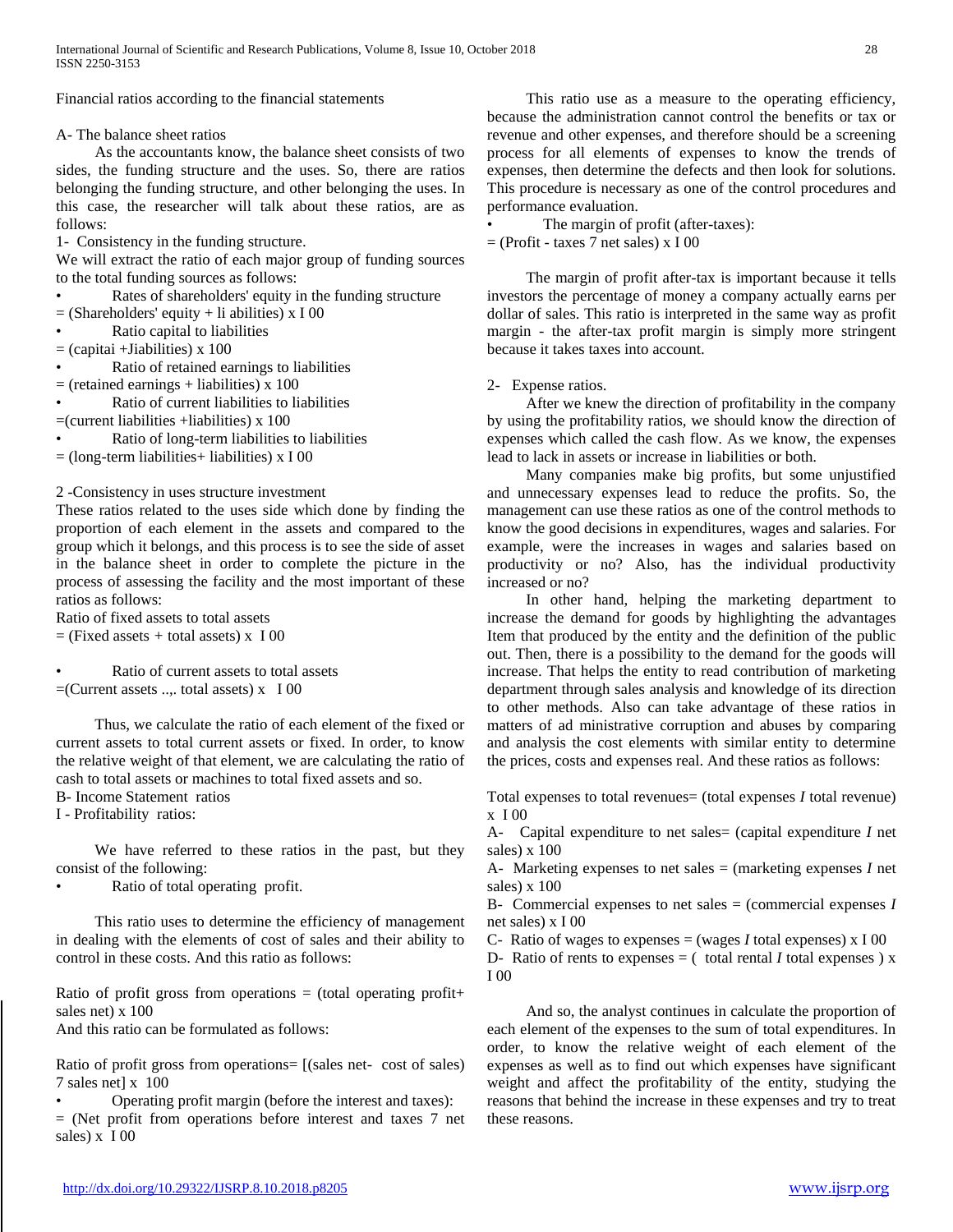## 3- Standard ratios.

 Standard ratios are placed according to scientific bases as well as on some forecasting methods which are based on the outcome of the values of the actual implementation of the entity for the previous years. So, the entity management is seeking to achieve them, and taken advantage from these ratios in the process of planning and control of the various activities. Also, provide these ratios to entity management or financial analyst the possibility to compare of these ratios with actual ratios that have been achieved, and by them we can know the amount of distractions and then analysis the underlying causes of these deviations.

 And these standard ratios differ from each other. Some are specific to a particular industry where there are acceptable rates or convention in a particular industry, and there ratios adapted from similar entities or competition that successfu l in their work. Also, there are ratios derived from the same entity, through the experience which gained in previous years. The standard ratios are very important to the planned to develop plans for the future and performance evaluation.

There are different ways to extract these ratios, including:

a. Method of SMA.

 We take the arithmetic average for a number of years. Where are collected the values of those years and divide the total by the number of years, as in the following:

Example:

The balance of debtors to the entity for the years 2001-2006, respectively (in dollars) as follows:

7000-9000-8000-10000-11000 -12000

The answer:

The arithmetic average =  $(7000 +9000 +8000 +10000 +11000$  $+12000$ ) -;..  $6 = 9500$ 

So, it is expected to be the balance of debtors of this entity in 2007 (\$ 9500). b. Time-average method.

It calculates as follows:

Example:

The Inventory turnover for one of companies for the years 2001- 2006 was, as follows: 1.5 - 1.7 - 1.8 - 1.6 - 1.9 - 1.4

The answer:

First, we arrange the values in ascending or descending order. Here, we will arrange

them in ascending order as follows: 1.4 - 1.5 - 1.6 - 1.7- 1.8 - 1.9

Second, to extract standard ratio for the year 2007 will do as follows:

We take the arithmetic average of the first two proportions (1.4  $+1.5$ )  $I2 = 1.45$ 

Now we will take this result (1.45) with a third average 1.6 and calculate the arithmetic average as before  $(1.45 + 1.6) I2 = 1.52$ 

And so, we continue until last value as follows:  $(1.525 +1.7)$  -;..  $2 = 1.613$ 

 $(1.613 + 1.8)$  -;..  $2 = 1.707$  $(1.707 +1.9)$  -;..  $2 = 1.8$ 

The last result is a standard ratio of inventory turnover in 2014.

# II. RESULTS

 };>Forcing commercial banks to give real estate and commercial loans as well as loans to the public sector and without economic feasibility studies and without the presence of any guarantees sufficient and this is what was noted from the financial statements analysis ratios.

 };> Rising is not mentioned in the solvency ratios despite the high volume of assets and property rights.

 };>Deficiencies in the administrative organization. Through the questionnaire notes that most of commercial banks do not have a modern administrative structures holds the process of determining the functional levels and functions involving underneath, and functions corresponding to each function, and the functions of these functions and responsibilities, and described the theoretical and practical to her, and specific requirements for the occupants of these functions, and evidence of the work written for how to accomplish Business related to each of them.

 };>Lack of benefit from the results of the financial analysis and this is what is observed by the opinions the respondents who agreed unanimously on the lack of interest of decision makers in the upper departments to data presented to them and reflected on the oscillation in the high and low financial statement items.

 *);>* Commercial banks depends on the financial analysis in evaluating their performance, but not significantly, and it turns out that during the financial ratios of the analysis, which showed a large increase in credit facilities as well as deposits

 );>Not to take advantage of the courses research and development that are given to employees and this is what has been observed through the extrapolation of the opinions the respondents who agreed unanimously on the existence of such courses and research but not reflected in the financial statements of these banks.

 );>Lack of investment incentives for commercial banks, and focus only on investment in deposits and credit facilities.

 );>By extrapolation of the opinions the respondents in the commercial banks, it turns out there are Jaws and regulations by regulatory agencies restrict some of the measures that may help commercial banks avoid financial failure.

 );>Recent events that happened in Libya, which led to the weak control devices and reflected in rising some budget items to commercial banks and this is what was observed during the analysis of financial ratios.

 );>Shortcomings in management performance in spite of the existence of financial analysis departments and staff who are able to conduct financial analysis effectively because of the bureaucracy resulting from the public ownership of commercial banks and its relation to the Central Bank of Libya.

## III. RECOMMENDATIONS

 In the light of the findings of the researcher from the results of this research, we can draw a number of recommendations may be useful in raising the level of the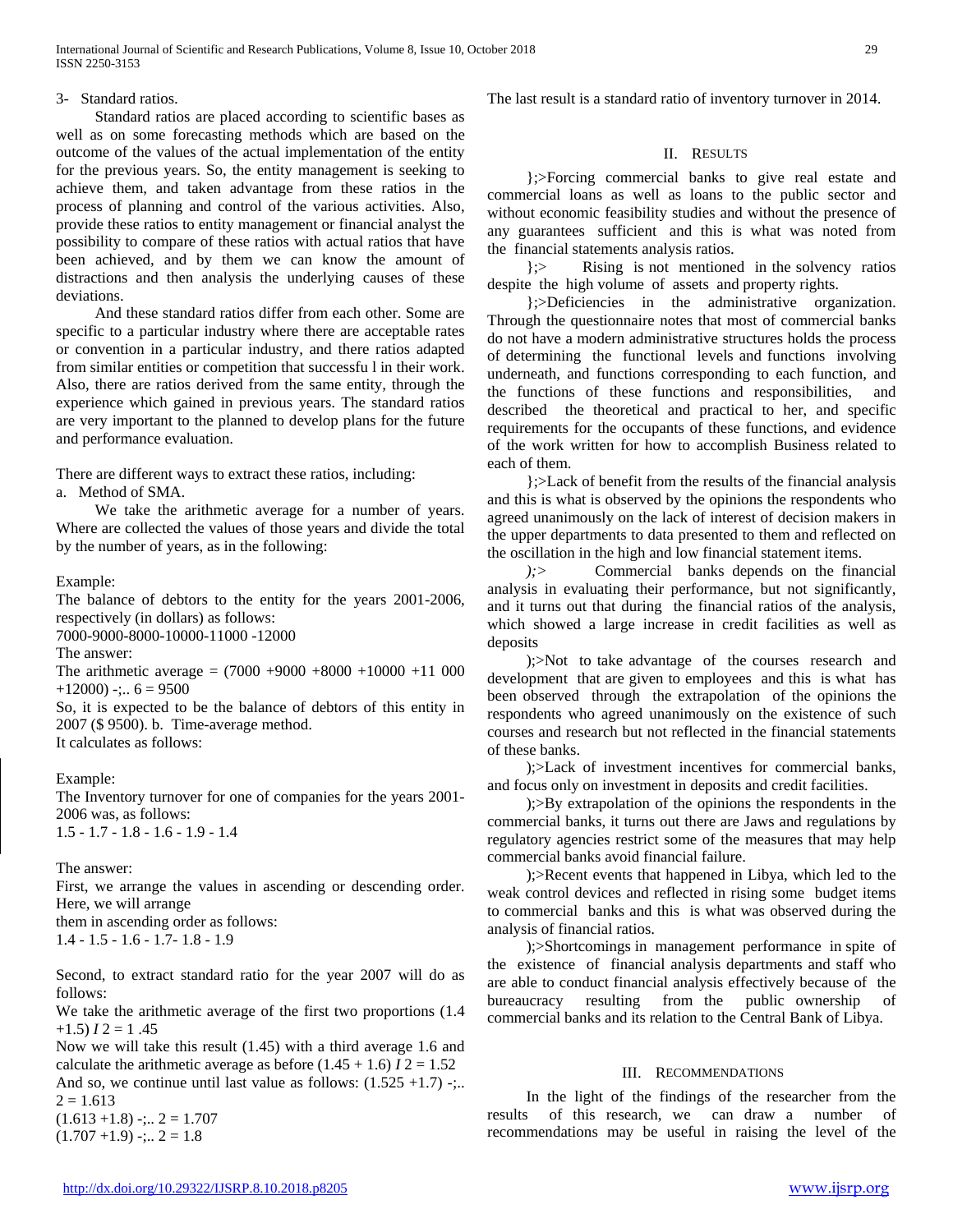measurement methods in the evaluation of banks performance and banking sector development which provide financial and economic institutions with modern survival and continue and support economy growth in Libya. The most important of these recommendations based on what was presented by findings by our study of the practical realities of how to do this using financial analysis in performance evaluation and prediction of financial failure in the modem business environment, because it is a great service to commercial banks, which avoids impact in financial problems, include:

 *);>* More attention to development in the technical aspects that help financial analysts at the speed of information access and utilization

 *);>* Give flexibility in the rules and regulations issued and encourage the channeling of funds towards large-returns investments.

 *);>* Giving the Central Bank of Libya more than aut hority of commercial banks as a shortcut for the time, effort, and this may contribute to avoid some of the financial problems and increase efficiency.

 *);>* Show no leniency in the appl ication of international standards when preparing

financial reports and forcing commercial banks to abide by them.

 *);>* Work on the return of investor confidence in the commercial banks by encouraging them to return to financial reports that help them make the right investment decision.

 *);>* Working to solve the financial problems first hand when discovered and not leave it in the file.

 *);>* Forcing commercial banks to more transparency in the issuance of information that will help financial analysts to prepare of financial reports.

 *);>* Investigate the credibility of the financial reporting and zero tolerance in the dissemination of information.

 *);>* Work to take advantage of liquidity and try to invest at home and abroad.

 *);>* Not to cover up the financial irregularities and try to disseminate to the public, as well as easier to punish the wrongdoers.

 *);>* Find investment alternatives and not to focus on certain investments.

 *);>* Trying to benefit from international analysis centers and follow the latest International Publications in the field of financial analysis and send specialists in this field to attend international conferences.

 *);>* Doing more research and studies that contribute to raising the efficiency of

commercial banks and try to benefit from the experiences of others.

#### IV. CONCLUSION

 In general, the study focused on the measurement methods in the evaluation of banks performance in a Libyan context. It is the first study in Libya which involved three major Libyan banks. The aim of the study was to realise the fitness of applying the measurement methods in the evaluation of banks performance to Sahara Bank, Gumhouria Bank and the Al-Umma Bank and the objectives were to: recognise dimensions of the measurement methods with the strongest impact on the level of the eva) uation of banks performance, try to identify the financial performance assessment of the banks and the indicators used in the criteria, interpretation and knowledge of trends and developments and recent studies in this area, clarify that the indicators and methods in one of the financial and economic institutions have a very important impact in improving the performance and efficiency and develop conceptual framework for the measurement methods in the evaluation of banks performance in a Libyan banking sector context, employs from Arab and Western literature and the findings of the study.

 The study is a basic quantitative research, descriptive, positivist, deductive, employing a survey research approach using questionnaires.

 The key contribution of the study was the development of a conceptual framework of the measurement methods in the evaluation of banks performance, which contributes to the conceptual and theoretical knowledge in the topic of the evaluation of banks performance provided by the banks in a Libyan context.

#### **REFERENCES**

- [1] Abdui-Raouf and Hattab, Sami (2006), financial analysis and assessment of the stock and the role of disclosure in en hancing the efficiency of the stock market.
- [2] Abdullah, Khalid Amin, Joseph Ashour, Salem Sabah, (1998),A course in financial analysis for the purposes of the credit decision-making.
- [3] Abdullah, AqeelJassim (1999). Evaluation of projects, "a theoretical framework and practical", Amman, Dar Majdalawi for publication, the second edition.
- [4] ALchammkhi, Hamza&Jazrawi Ibrahim. (1998). Modem financial management.Dar Alsafa for publishing and distri bution, Oman.
- [5] About Fotouh, Fadallah (1996)Strategy of financial statement. Dar alktab for publishing and distribution. Cairo.
- [6] Al-Zubaidi,Hamza (2000) Financial Analysis performance evaluation and prediction offailure. Publisher Al-warreq Foundation, Oman.
- [7] Assaf, Mahmoud (1979) Financial Facilities Management, Alexandria.
- [8] Ahmed Talvah (2005) caution partial indicators, Journal of the Arab Planning Institute - April.
- [9] Aotman Alshek (2007) Banking Safety- Publish ing and Printing House Sudan.
- [10] Ahlam Buabdla, Khalil Abdul Razzaq (2000) Evaluation of Algerian commercial banks' performance in terms of return and risk, and a national forum, about the banking system and the Algerian economic shifts "Reality and Challenges", Chief University
- [11] AI-Zubaidi, Mahmoud, (2002) "Management of bank credit and credit analysis," Warraq for publication and distribution, Oman, copyright first.
- [12] AI-Hassani, Mohamed Hussein (1995)"the contemporary trends in financial analysis" Mutah University, Jordan, sixth edition.
- [13] Aql Mofleh Mohammed (2006). Introduction to financial management and financial analysis, Oman, the Arab commun ity library for publishing and distribution.
- [14] Algadi, Dalal and al-Bayati , Mahmoud (2003)"Statistics for administrators and economists" Oman, Dar AI-Hamed for publication and distribution.
- [15] Abdul Nabi Ismail (2008) the early predict of financial crises by using financial indicators leading magazine Assiut University, Egypt.
- [16] Brigham, Ehrhardt (2002) Market Value Ratios.
- [17] Brigham Eugene .and Ehrhard Michael (2002),"Financial Management: Theory and Practice" South Western: Thomson Learning, lOth edition.